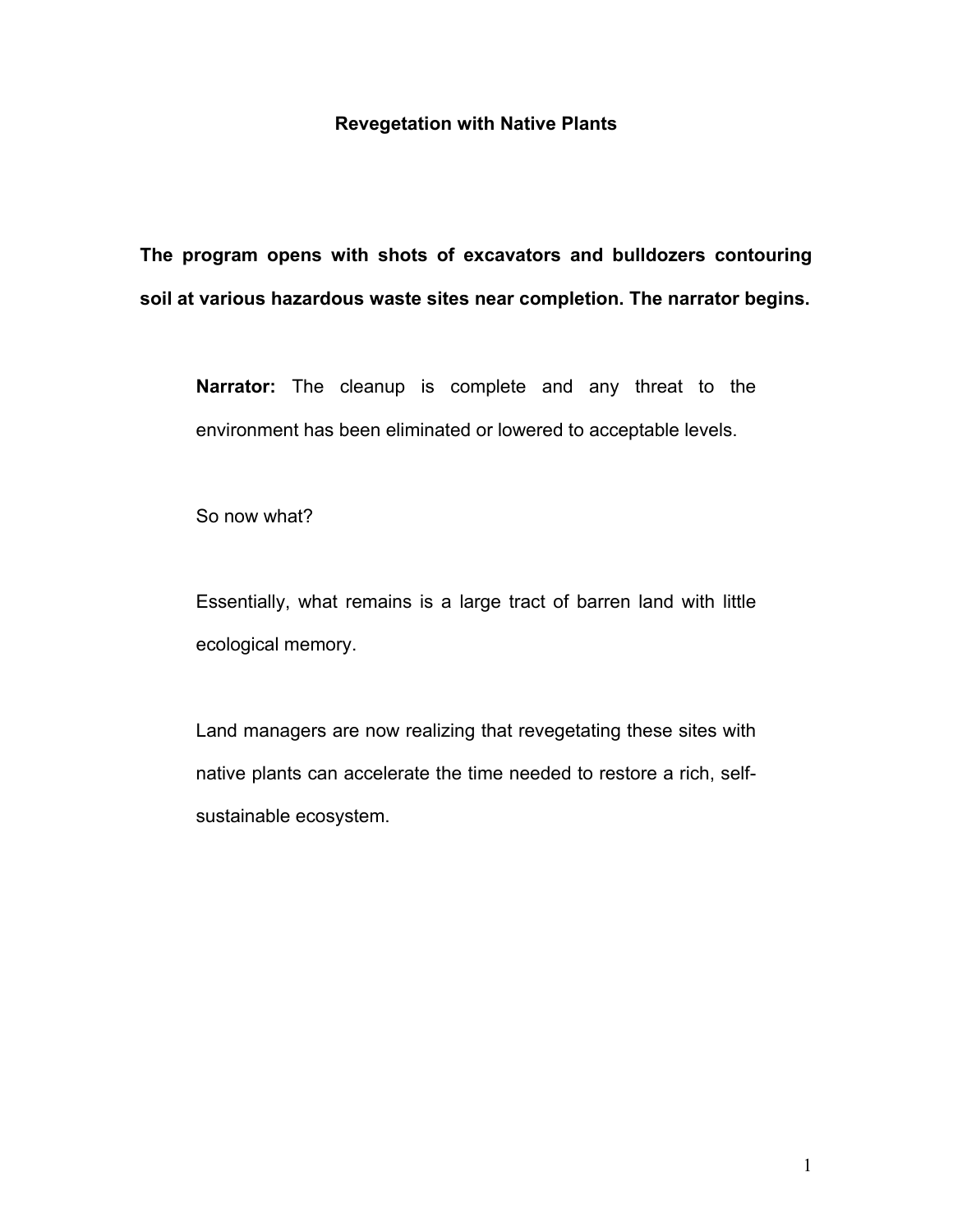**The title screen:** *ìJump-Starting Natural Habitats: Revegetation with Native Plantsî* **fades on screen with music. The title then dissolves into shots of landscapers planting shrubs at a cleanup site as the narrator and Royal Nadeau of EPAís Environmental Response Team (ERT) provide more details.** 

**Narrator:** Although it seems like a logical choice, the concept of revegetating hazardous waste sites with native plants is relatively new. In the past, hyroseeding or laying sod was the accepted practice.

**Royal Nadeau:** Well, the EPA along with a number of other federal agencies have realized that the use of native species makes a lot more sense than using the standard, contractor's erosion control mix. They're realizing that some of the erosion control mixes have a shorter lifetime, whereas a native species will accomplish the same thing in terms of holding the soil in place and having a much longer life and will thrive under drought conditions.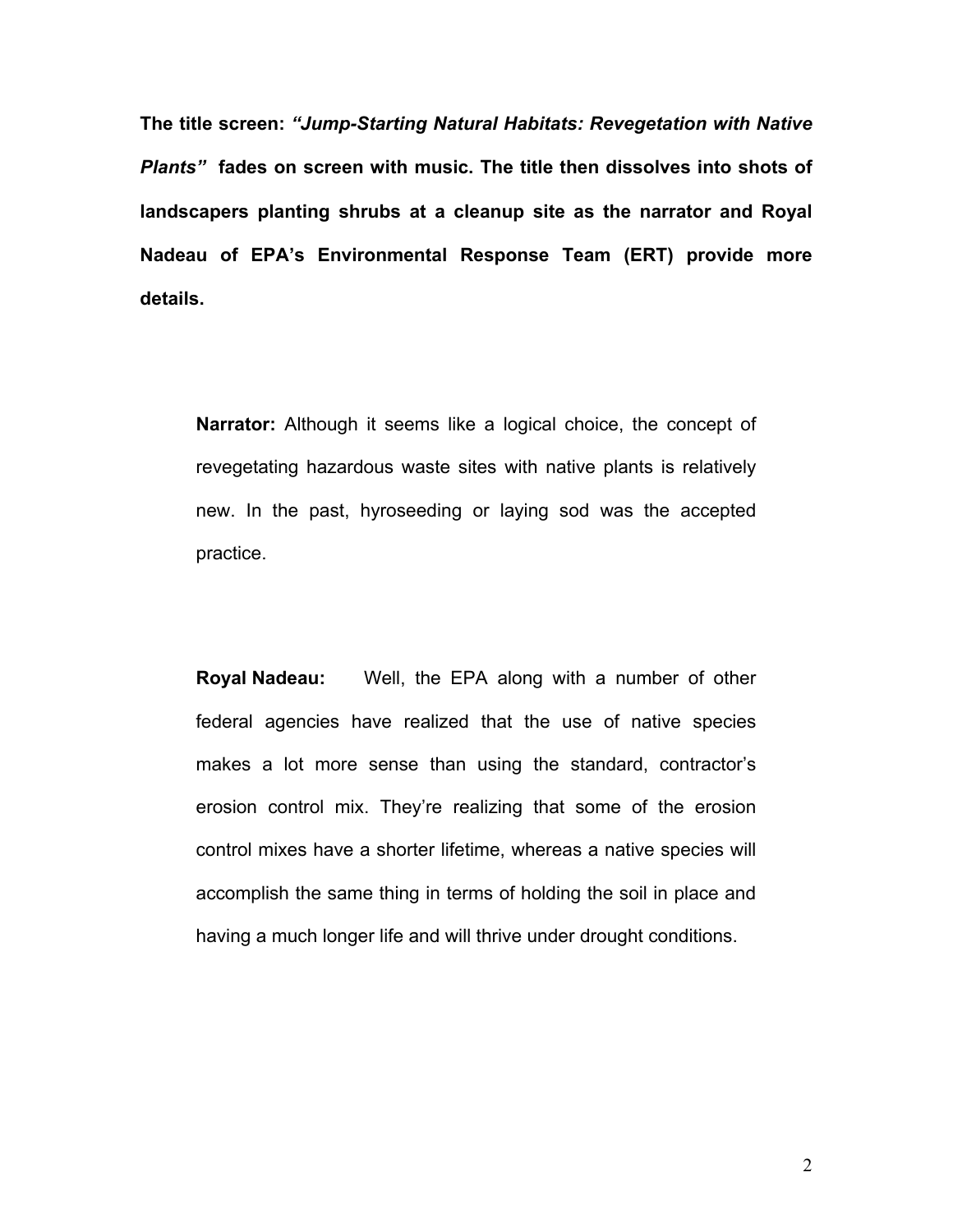**Shots of the ERT workshop on revegetation are shown as the narrator continues** 

**Narrator:** Recently, EPAís Environmental Response Team hosted a workshop on native habitat restoration at Superfund sites. Classroom work was supplemented by field visits to cleanup sites where revegetation with native species is planned.

One of the leaders of the field tour was Steve Handel, a researcher for Rutgers University's Department of the Ecology and Evolution.

## **Shots of Steve Handel making a presentation are shown as he speaks:**

**Steve Handel:** What we've got to do is sort of jump start the whole process of getting this community back and that can be done now with native plant nurseries.

Its not a full community because the soil is really not so great, its poorly drained. But you have the beginnings of a reasonably healthy habitat, albeit, some invasive plants moving in also, like some barberrys. This is an area which has tremendous ecological value in terms of a sponge for water during stormy periods, and of course it's a very high biomass.

**Shots from the field presentation dissolve into shots of Steve Handel in a greenhouse lab at Rutgers. An interview sound bite follows:**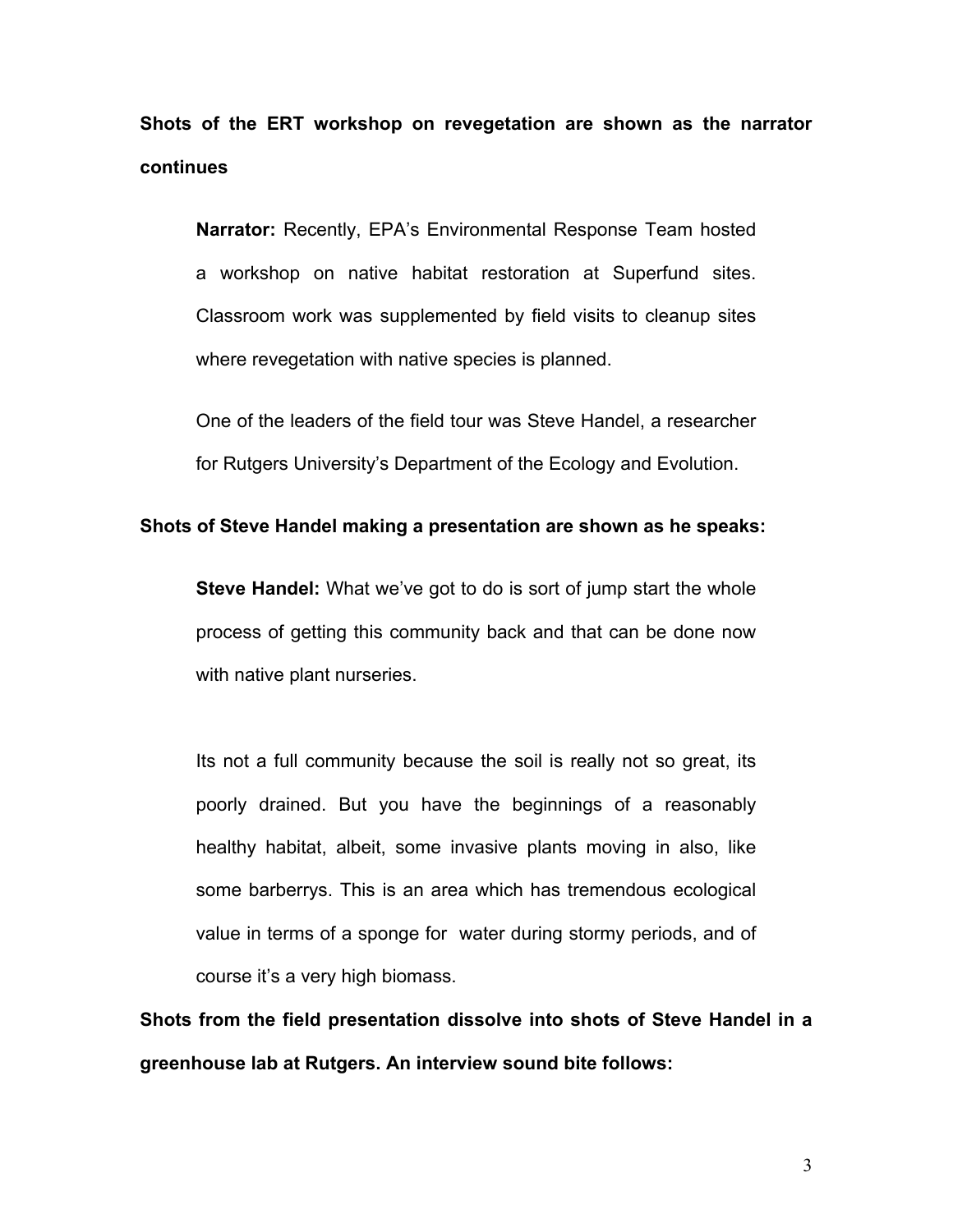**Steve Handel:** We're really interested in restoration of native communities. Native plants give us enormous ecological functions, they tend to be self-sustainable, and they require very little maintenance. So down the road, putting in native plants gives us a site which works well, requires minimal maintenance, and also looks good in terms of the landscape around these sites.

If you contrast this with just putting in grasses to stop soil erosion, you have a really rather dull habitat, which doesnít develop through time.

As the narrator continues, a graphic of an "Old World" map is shown. The perspective moves toward the "New World" as boats loaded with people **and plants arrive on the shores.** 

**Narrator:** In the continental United States, European settlement is considered a benchmark for native plant species. With the immigration of people from around the globe came a multitude of plant species new to North America.

**The graphic continues as the new plants begin to spread across the US. Some of the new plants begin to overgrow the native plants.**

**Narrator:** Unfortunately, many of these exotic, or alien, species of plants, if given the right conditions, became invasive, spreading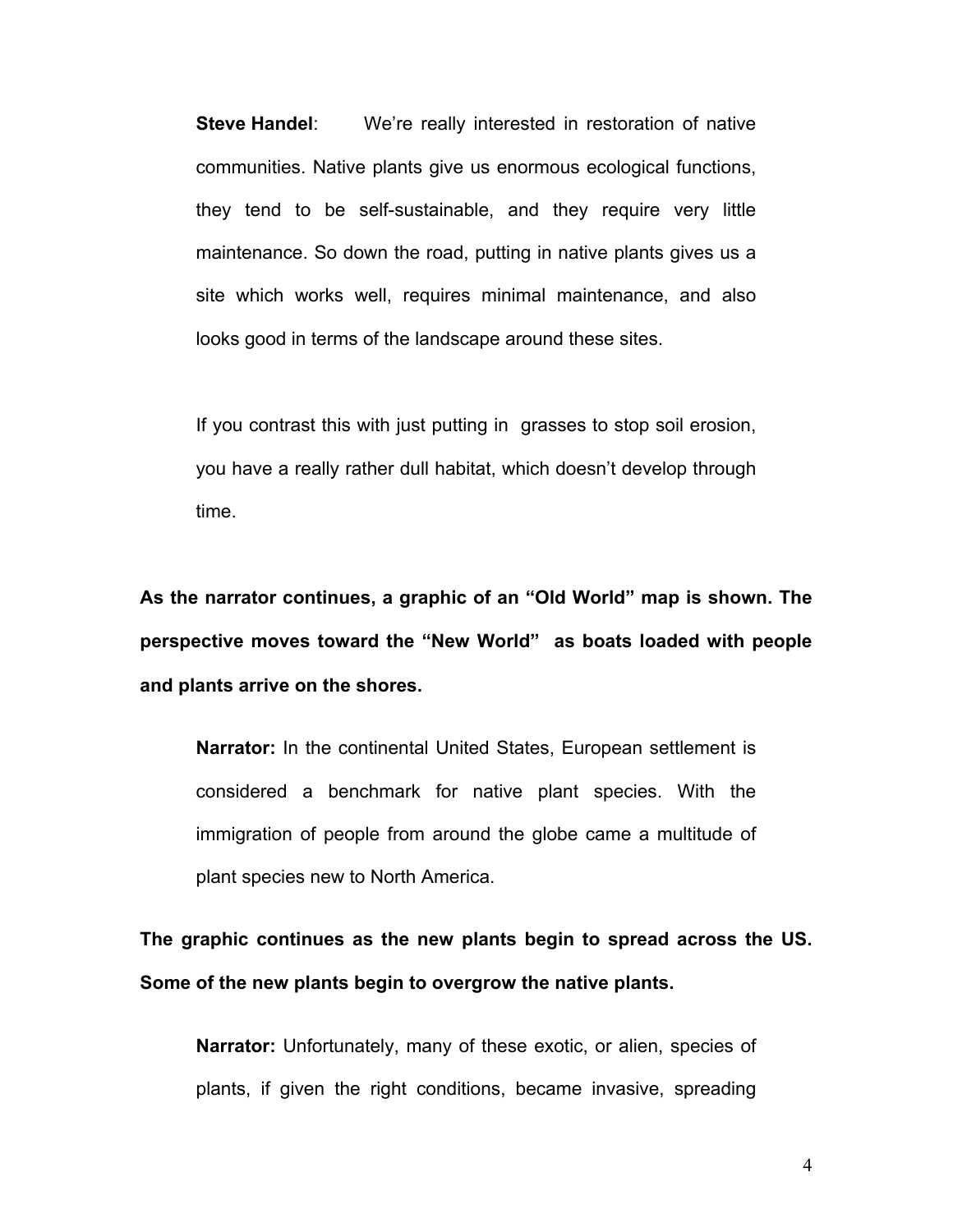rapidly without the controls that were present in their native habitats. In fact, some invasives become so persistent that monocultures develop, disrupting complete ecosysytems.

**The graphic ends and dissolves into more shots of the revegetation field workshop being lead by Steve Handel. We heare Steve speak again**

**Steve Handel:** This flower is multiflorus. This is a number 1 invasive species throughout the east coast. Its not native to North America. As long as this sweeps through the habitat, the hope for a native biodiversity is hopeless. Again, it sweeps through habitat, crowds out the native plants which we would like to see on site.

**More shots of barren soil at clean-up sites are shown as the narrator continues. Shots of the team planting shrubs at the Green Pond Site follow.**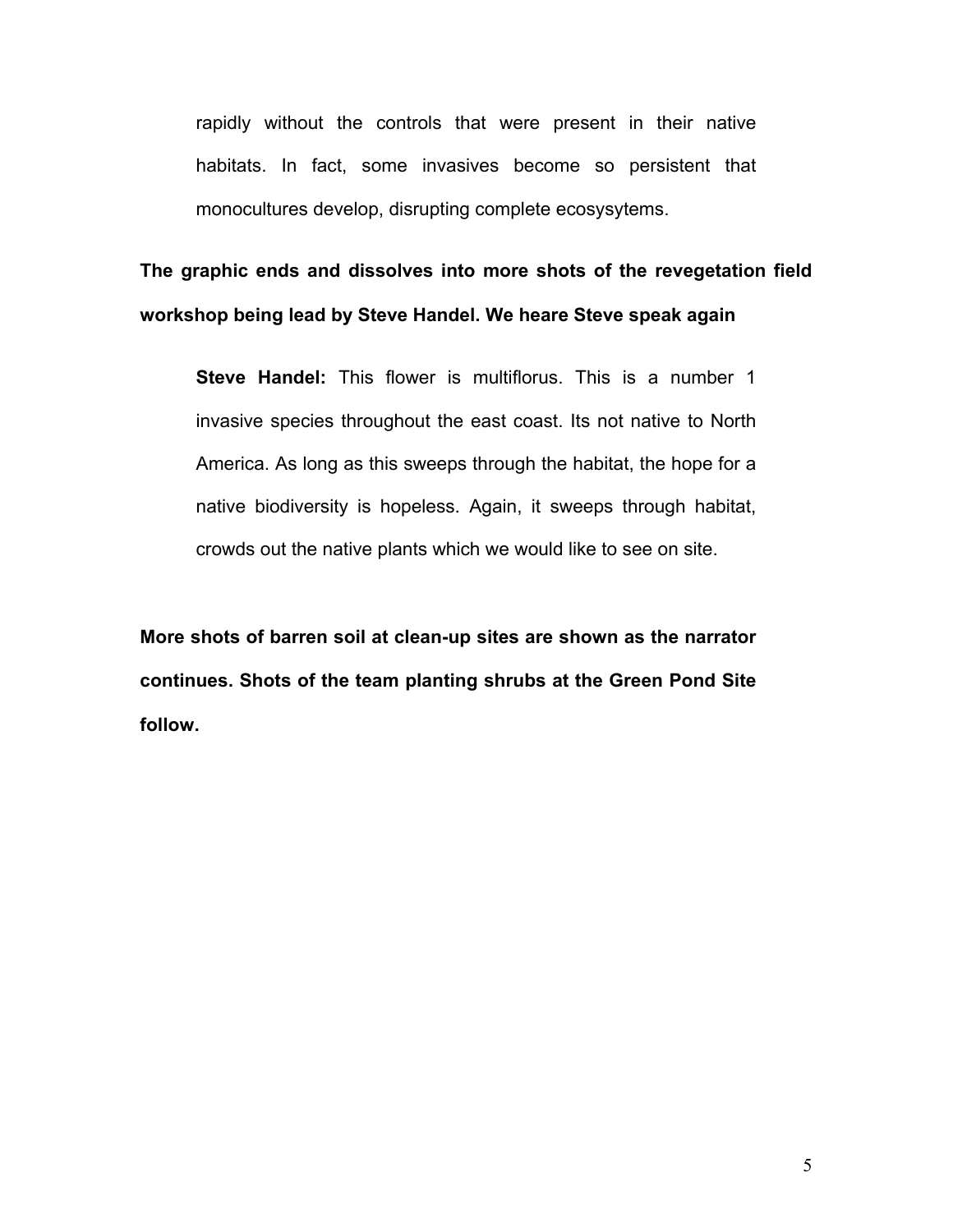**Narrator:** Soils at hazardous waste cleanup sites are often disturbed and devoid of established native vegetation, allowing invasives to gain an easy foothold on the fragile ecology. This liability can be used as an advantage however, if native plants are introduced to a site as soon as possible.

Through teaming agreements with agencies already experienced in native species revegetation, EPA is now embracing the practice full scale.

At an oil clean up site that threatened Newark, New Jersey's water supply, US Fish and Wildlife Service and Department of Agriculture's Natural Resources Conservation Service, assisted EPA with the selection and planting of over 900 trees and shrubs.

## **Mike Solecki, OSC at the site, is introduced and gives some details.**

**Mike Solecki:** We want to keep it as natural as possible. Unlike some of the other projects that EPA is involved in where they kind of make a park land out of a destroyed area, we're actually going back and putting in the original species of plants that were in there. So by doing that we're actually bringing it back to its native condition.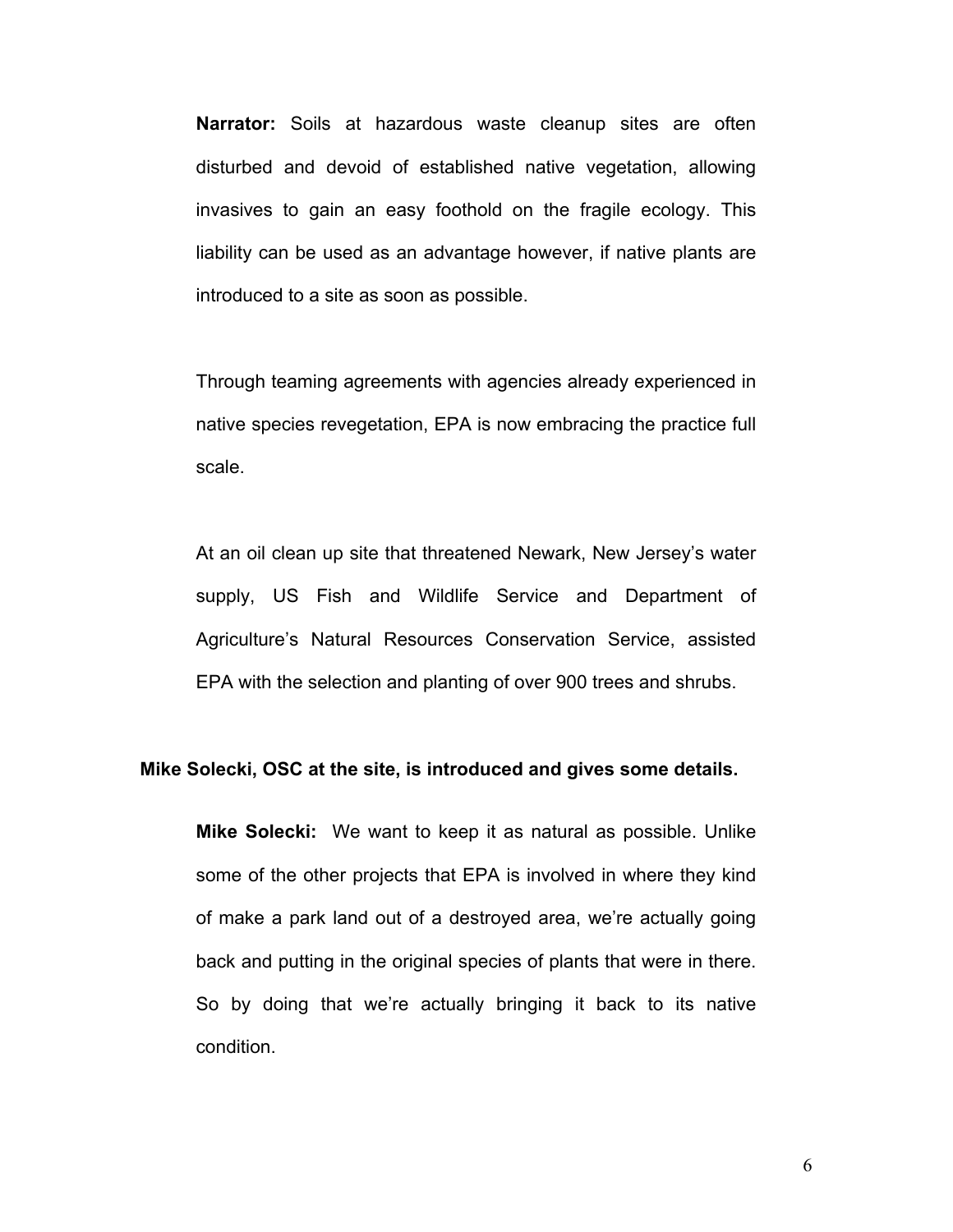**More shots of the team planting shrubs are shown as the narrator and Christopher Miller of the Natural Resources Conservation Service describe the techniques.** 

**Narrator:** The site lies on a flood plain along a bank of the Pequenock River. The intra-agency partnership made choosing plants and materials best suited to prevent erosion while providing biodiversity easy.

**Chris Miller:** We were looking at it from a stabilization standpoint, so you know, choosing plants that would help hold the bank together, in addition to providing some habitat, some wildlife habitat, and incorporating plant species that would allow more diversity for the habitat and for stabilization and that were well adapted for this site.

**Michael Horne of the US Fish & Wildlife Service is introduced and describes some of the wildlife at the site.**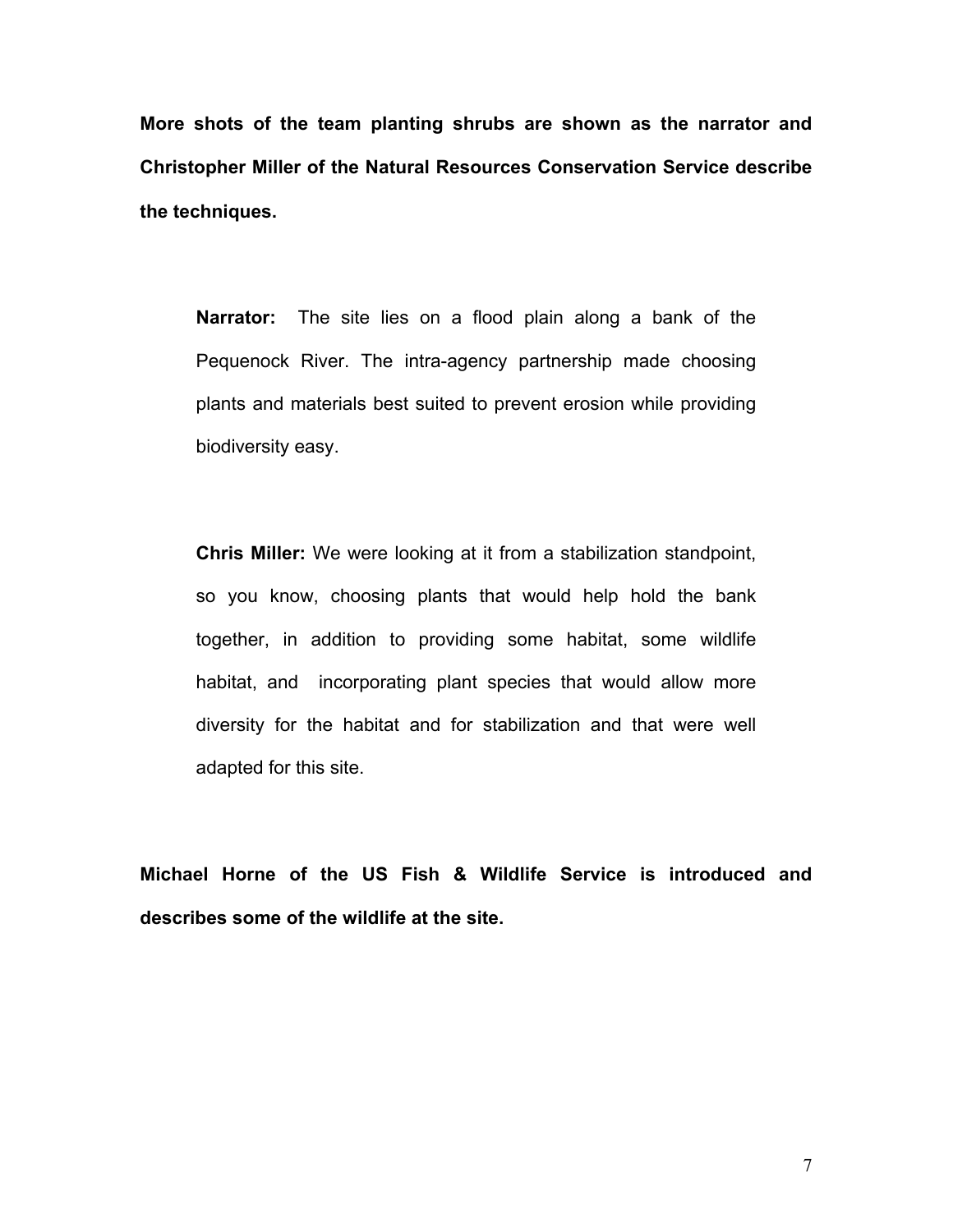**Michael Horne**: As a matter of fact if you look around you can look in the river just off the site here and see trout and a variety of fish species swimming around. Migratory birds use the river here, actually these pooled areas right here on the site. But basically what we're doing is jump-starting the natural succession that would have occurred here, allowing species to kind of get a home quicker than they might normally if left on its own, to go naturally.

**The final shot of the team planting shrubs slowly dissolves to a wide shot of the site later that summer. The title** *ì5 months laterî* **is superimposed over the image. The site is green and lush. We then see Royal Nadeau and Mike Solecki inspecting the plants. Royal then comments on the site.** 

**Royal:** Well, the site that we're at here today is a good indication of what you can get if you remove the contamination and sort of encourage nature with the introduction and planting of appropriate native species.

What we have here and around me are some shrubs that have been planted. Although what you see is mostly the herbs that have grown up within the interim. And this is good because the herb layer has provided shade to the shrubbery and has increased the survivability of the shrubs.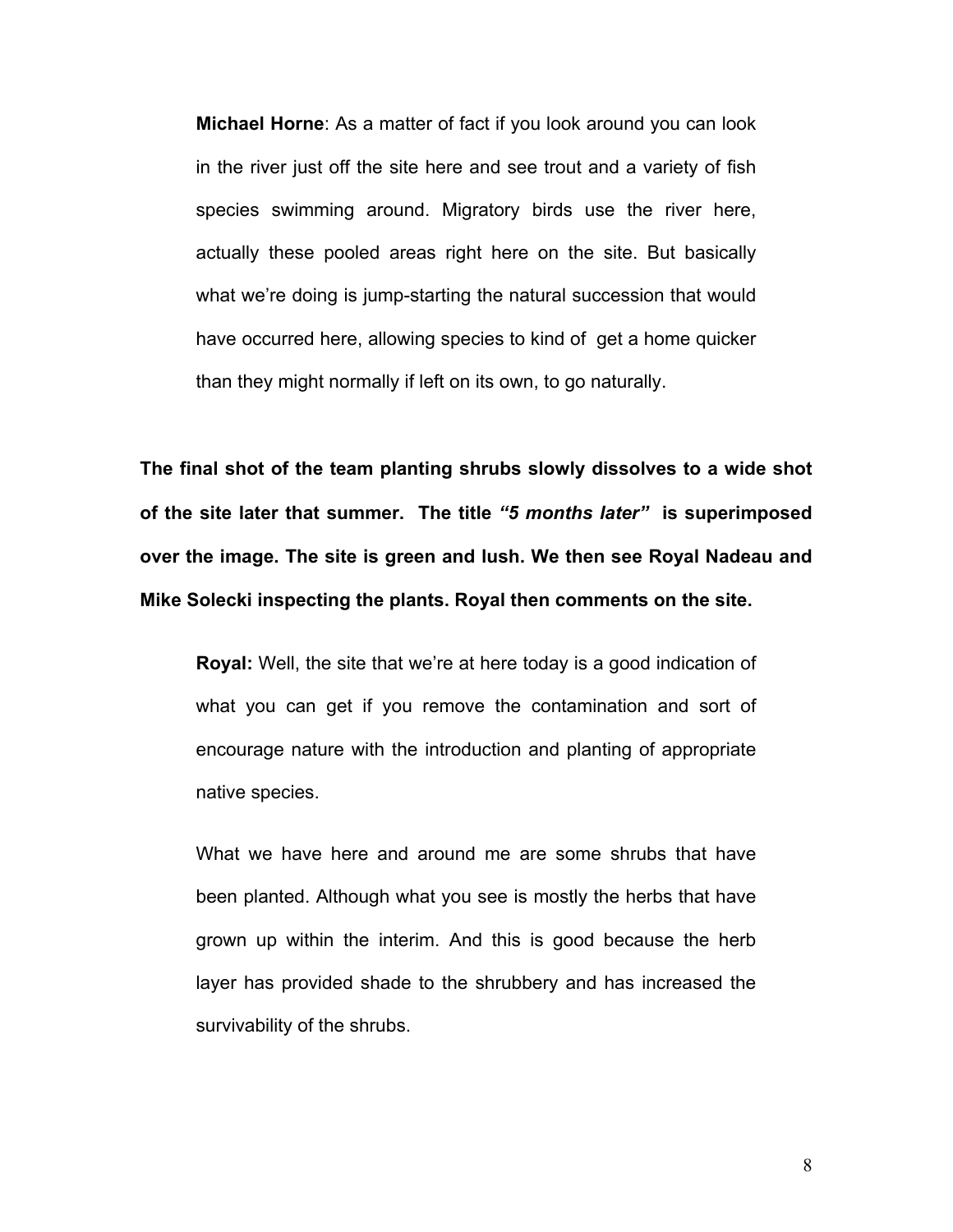All the vegetation that you see here today represents above-ground material, but keep in mind that there's an equal amount of material that's in the soil itself. So that when this area floods in the spring, all the root systems are intact, and will keep the soil intact. So this uh, vegetation serves a great purpose in erosion control and protecting the quality of the water for the reservoir system for the City of Newark.

**Shots of birds and animals are shown as the narrator and Steve Handel continue.**

**Narrator:** Native plant communities also attract a more diverse and larger mix of animals**.** Encouraging wildlife to nest in newly established native plant communities can even stimulate additional native plant growth.

**Steve Handel:** We've also learned from some of our other experiments, that once native plants and shrubs get started, they bring in animals which themselves can bring in seeds of other species. For example in one engineered site, within one year we had birds bringing in seeds of over 20 native species. They bring in species and through time, year after year, the habitat gets richer and richer and a mix of species which is self-sustainable.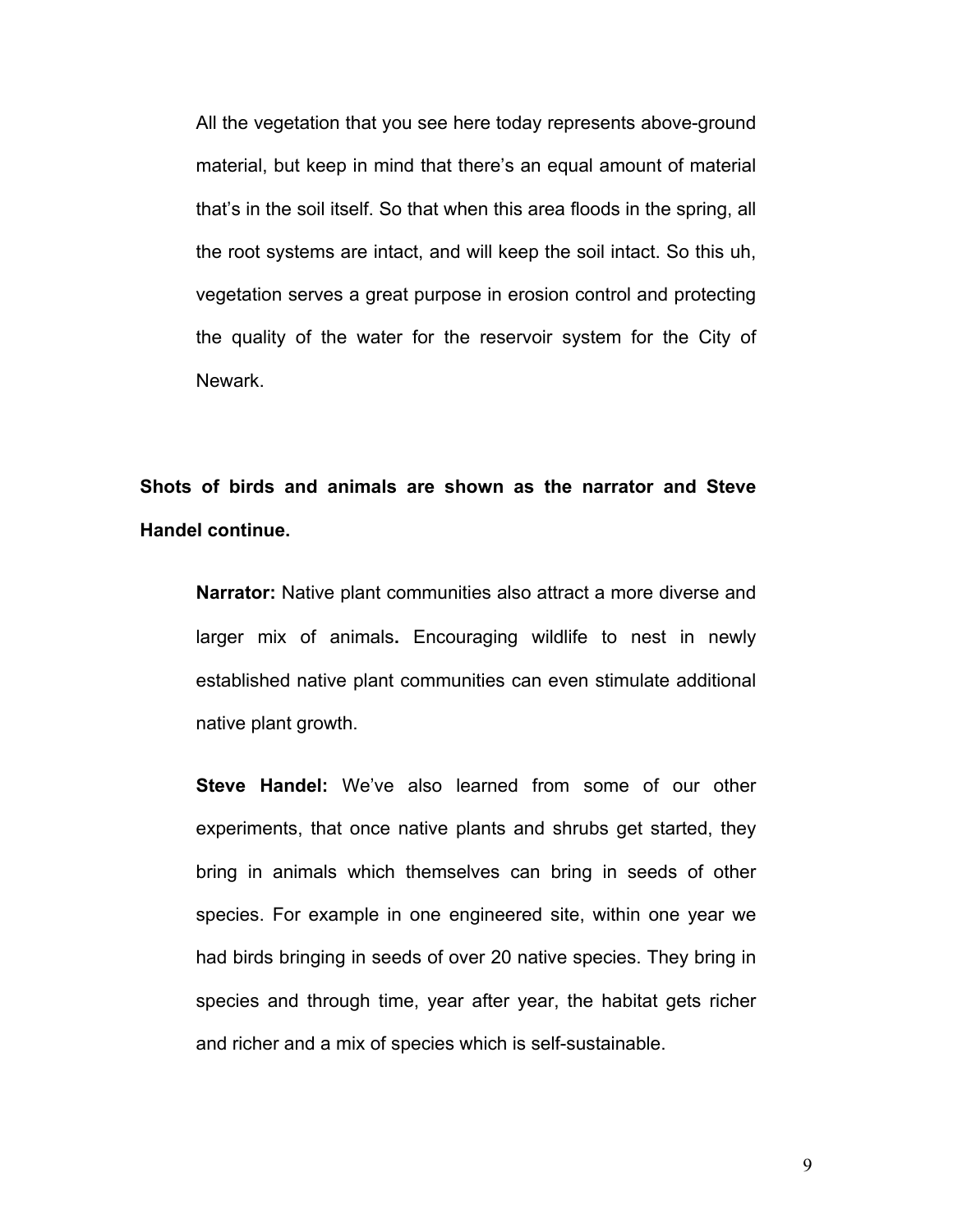**Shots of established native plant communities are shown as the narrator and Royal Nadeau detail the costs.** 

**Narrator:** This self-sustainability also has a positive impact on costs. Although it's more labor-intensive to plant native communities, in the long term the ecosystem becomes virtually maintenance-free.

**Royal:** Once you put down these native species, they may take a little bit longer to establish themselves, but obviously since they're adapted to the particular environment and climate that you're using them in, there's a better chance that they will thrive in the long term.

Beauty shots of native vegetation "through the seasons" are shown **as the narrator and Steve Handel describe the visual benefits of native plants.** 

**Narrator:** Aesthetically, colonies of native plants just look better too. With the encroachment of suburbia and dwindling rural vistas, the opportunity to restore any area to a native habitat has great community appeal.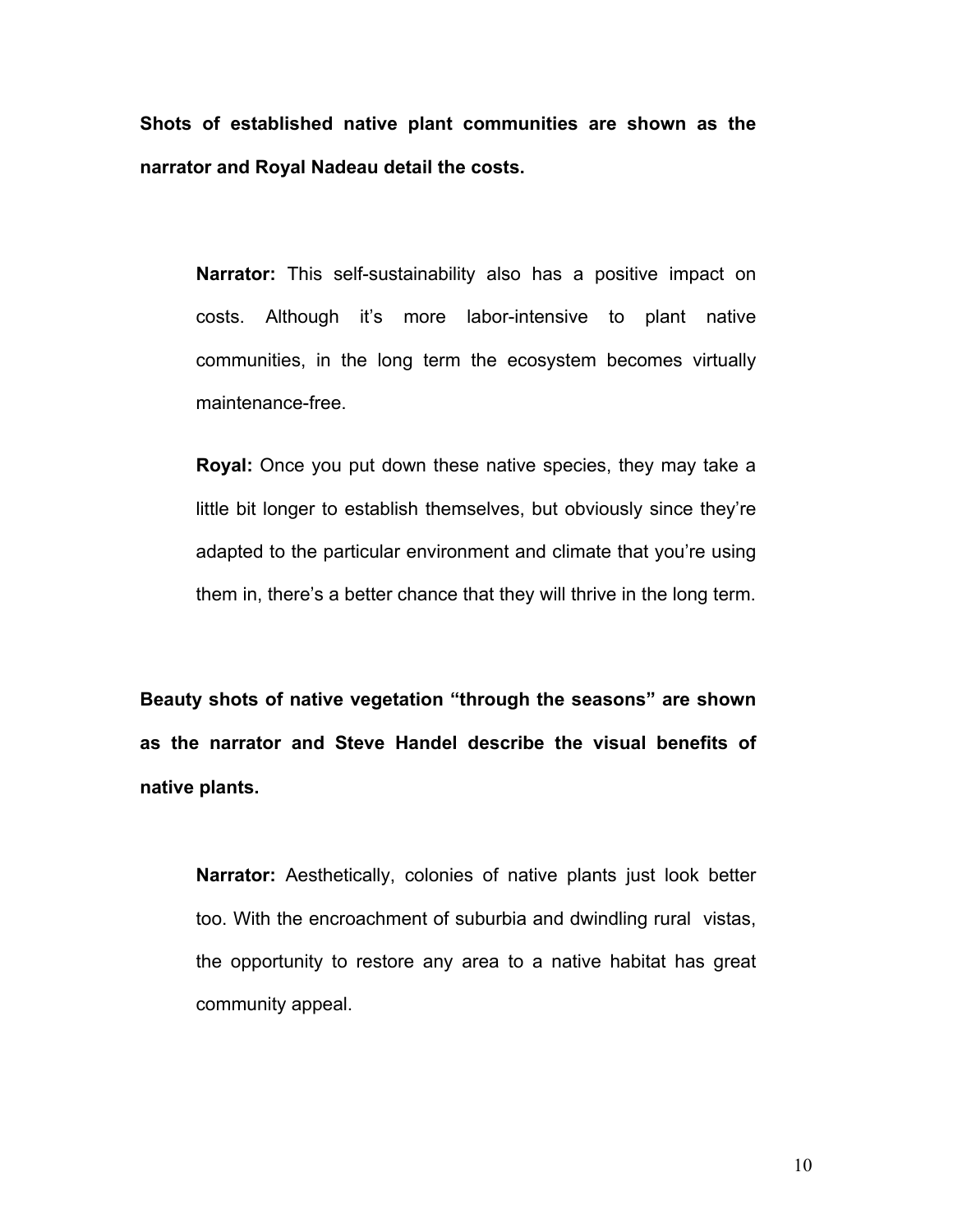**Steve Handel:** We have a chance at Superfund sites in particular, of helping restore the traditional landscape of different parts of America. Many of our native habitats are very, very diverse. Meadows are filled with dozens of wildflower species which flower from the spring through the fall. This can be a tremendous appeal in a local community. Similarly later on as trees and shrubs move in you have a riot of colors and fruits which bring in wildlife. So in terms of just the beauty of our American landscape as well as ecological services, a mixed, rich community is really very appealing to our citizens.

**A stock shot of the President signing a document is screened. Then a shot of Steve Handel working in his lab is shown while the narrator and Steve continue.** 

**Narrator:** An Executive Order on invasive species was also signed on February 3, 1999. One of the key points of the order calls for more research on invasive and native plant species.

**Steve Handel:** How do you start natural populations and make them persist? Scientists like myself in ecology and in related disciplines are doing a whole series of experiments and its a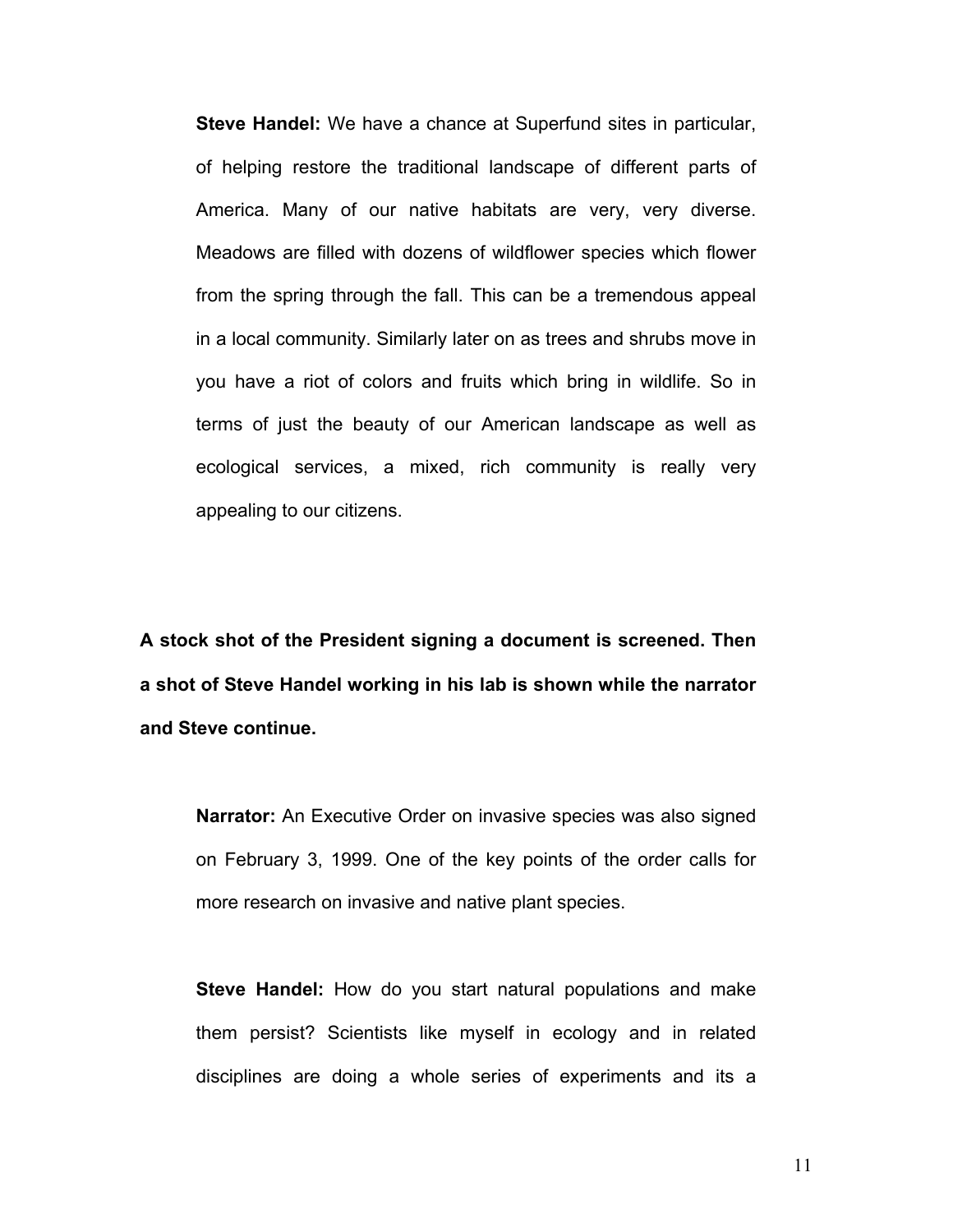national program to try to advise people, contractors, municipalities, federal agencies, in how to bring back the historic American landscape. We have to know more about how plants spread from place to place? What limits their reproduction? Is it just soil properties or the availability of native bees or dispersers?

**Narrator:** The Executive Order also mandates increased public education and awareness. For managers at hazardous waste sites, this means teaming with agencies already knowledgeable on native plant ecology.

**Royal Nadeau:** Well, the OSCs have many options that they can exercise if they really are interested in, in a re-vegetation effort or the use of native species. They can contact people within the EPA like the ERT, or they can go directly to the members of the, of the Regional Response Teams, where they can access talent from the NRCS and the Fish and Wildlife Service to help them out because both those agencies have planting lists of native species that are appropriate for their particular area.

**More shots from the ERT native plant workshop led by Steve Handel are shown as the narrator and Steve wrap the program up.**